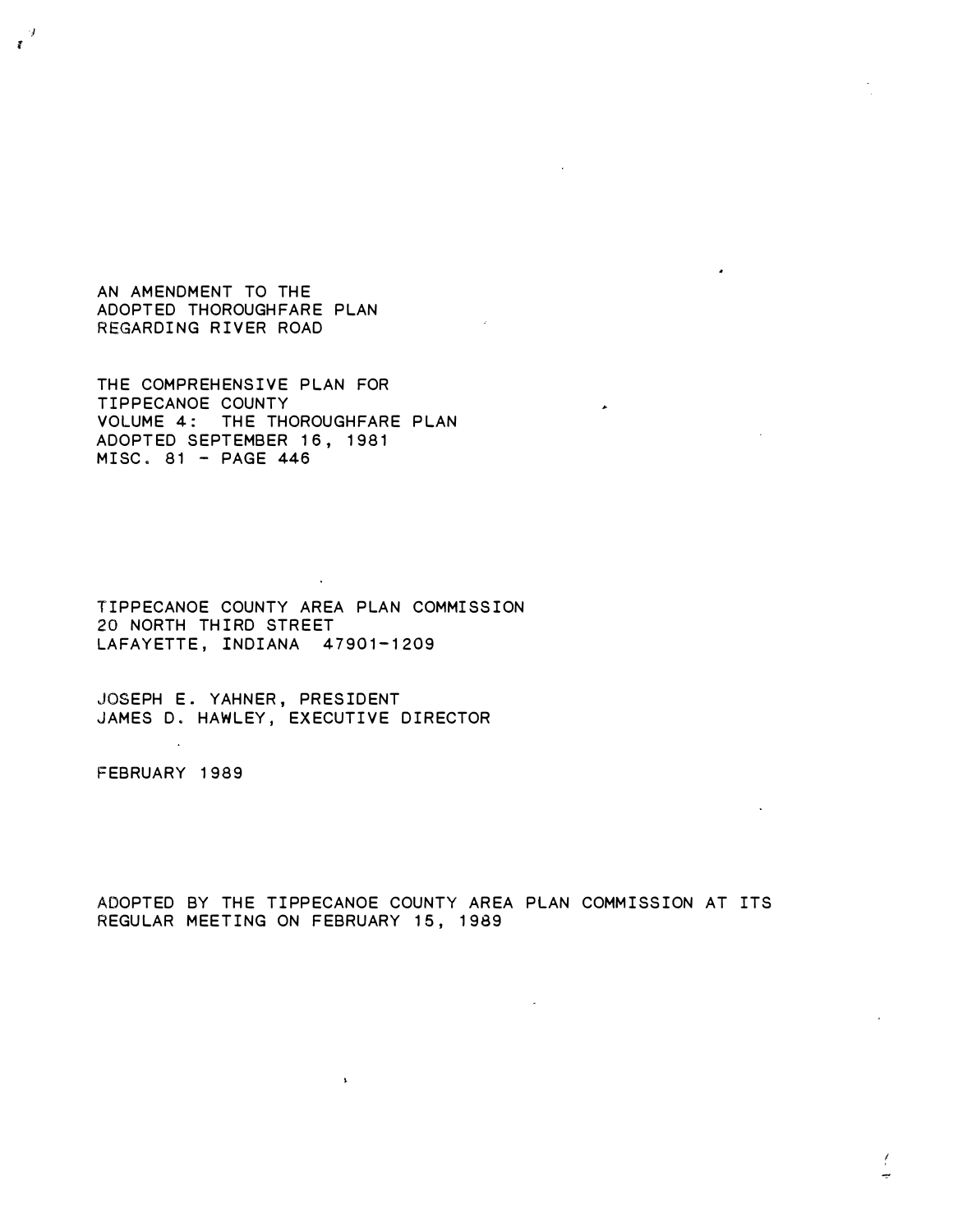Mayor Margerum, as a member of the Administrative Committee of the Greater Lafayette Area Transportation and Development Study, requested the Area Plan Commission to hold a hearing and recommend an amendment to The Thoroughfare Plan (Volume 4 of The Comprehensive Plan for Tippecanoe County). The amendment involves the reclassification of River Road from a Secondary Arterial to a Primary Arterial. The section of road is between a point south of the N&W Railroad overpass on the south and the intersection of Happy Hollow Road (SR 443) to the north; the amendment also includes a "complete" interchange at the intersection of North River Road and US 231.

South River Road is already classified as a Primary Arterial from a point south of the N&W overpass to the southwest as far as a proposed Divided Primary Arterial; only a partial interchange was shown on The Thoroughfare Plan at the intersection of N. River Road and US 231 (see "Before" graphic attached to this report) .. adopted in 1978. The Long Range Plan shows a limited access new bridge across the Wabash River. In fact, the current Thoroughfare Plan mirrors the roadway improvements recommended in the Long Range Transportation Plan "bypass" around the western edge of the community, including a

A portion of this component of the Plan is now scheduled for construction letting in FY 1993 by the Indiana Department of Highways. The project is referred to as the "Proposed Relocation of US 231 and Wabash River Crossing." This amendment was initiated as a result of various "system improvements" proposed as part of the project. S. River Road would be reconstructed and widened. Also, new ramps are proposed at the existing N. River Road and US 231 interchange. These ramps would allow vehicles on N. River Road to head west on US 231 toward the Purdue campus. Likewise, vehicles coming from the campus would use an exit ramp to reach N. River Road. Another system improvement is the

 $\frac{I_{\perp}}{2}$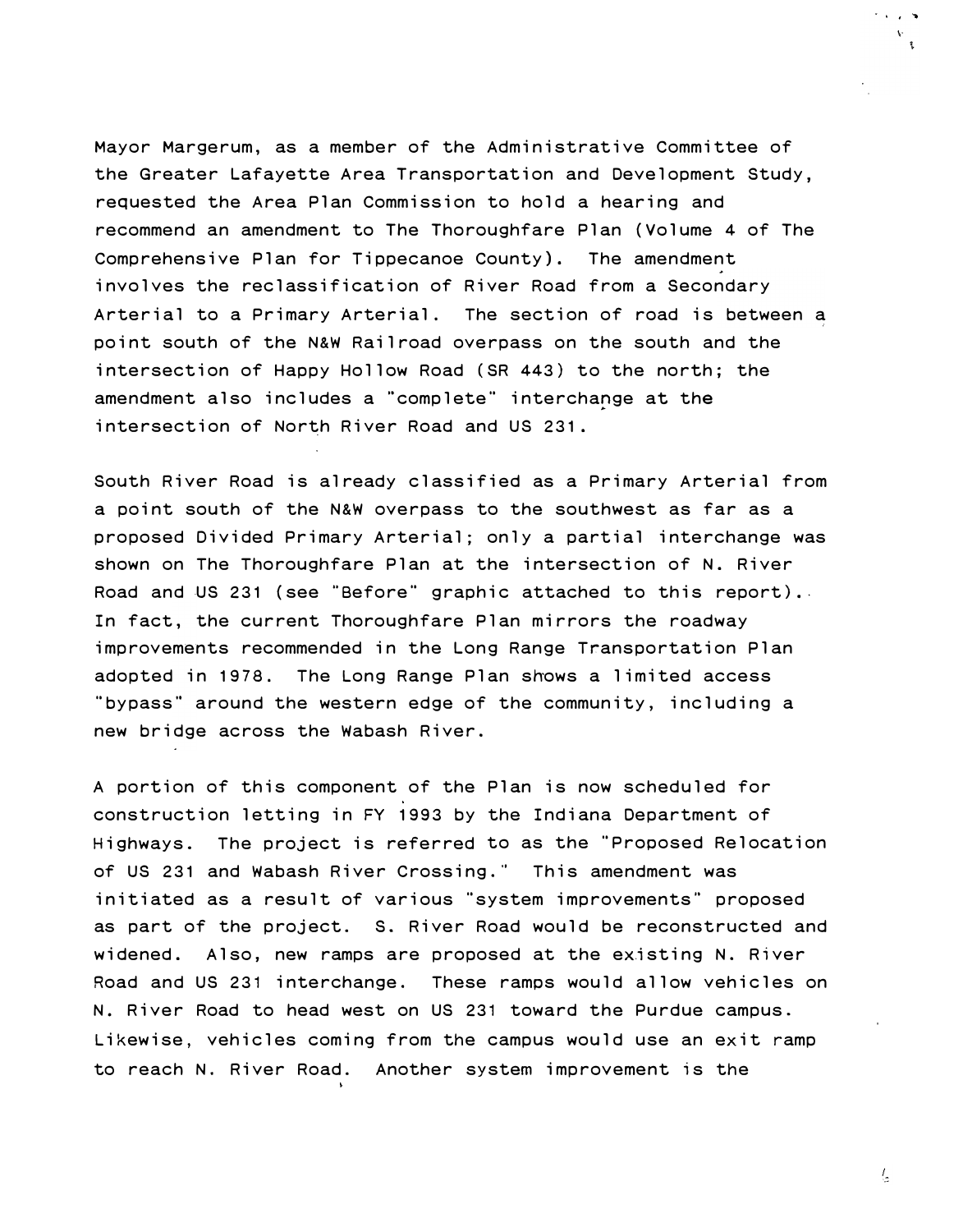proposed extension of Harrison Street from South Chauncey Avenue to S. River Road to provide direct access into south campus from S. River Road.

The Thoroughfare Plan, however, proposes to use Chauncey Avenue and Grant Street to bring traffic into and out of south campus . Both of these streets would be extended south from the railroad tracks to connect with S. River Road. Vehicles coming from Lafayette would use Chauncey as a northbound one-way street to reach State Street. The return trip would use Grant Street as a southbound one-way street.

At their regular meeting in January 1989, the Greater Lafayette Area Technical Highway Committee recommended the reclassification of River Road from a Secondary to a Primary Arterial for the section between a point south of the N&W overpass and the intersection of SR 443 to the north, including a complete interchange at the intersection of N. River Road and US 231. By making these changes, the Thoroughfare Plan now reflects the S. River Road improvements and new interchange ramps at the N. River Road and US 231 intersection as delineated in the US 231 Project. However, until either the final engineering and design is completed on the US 231 Project or the Long Range Transportation Plan is reevaluated, the proposed extensions of Chauncey and Grant to the south will continue to be shown on The Thoroughfare Plan (see "After" graphic attached to this report) .

 $\mathbb{Z}^2$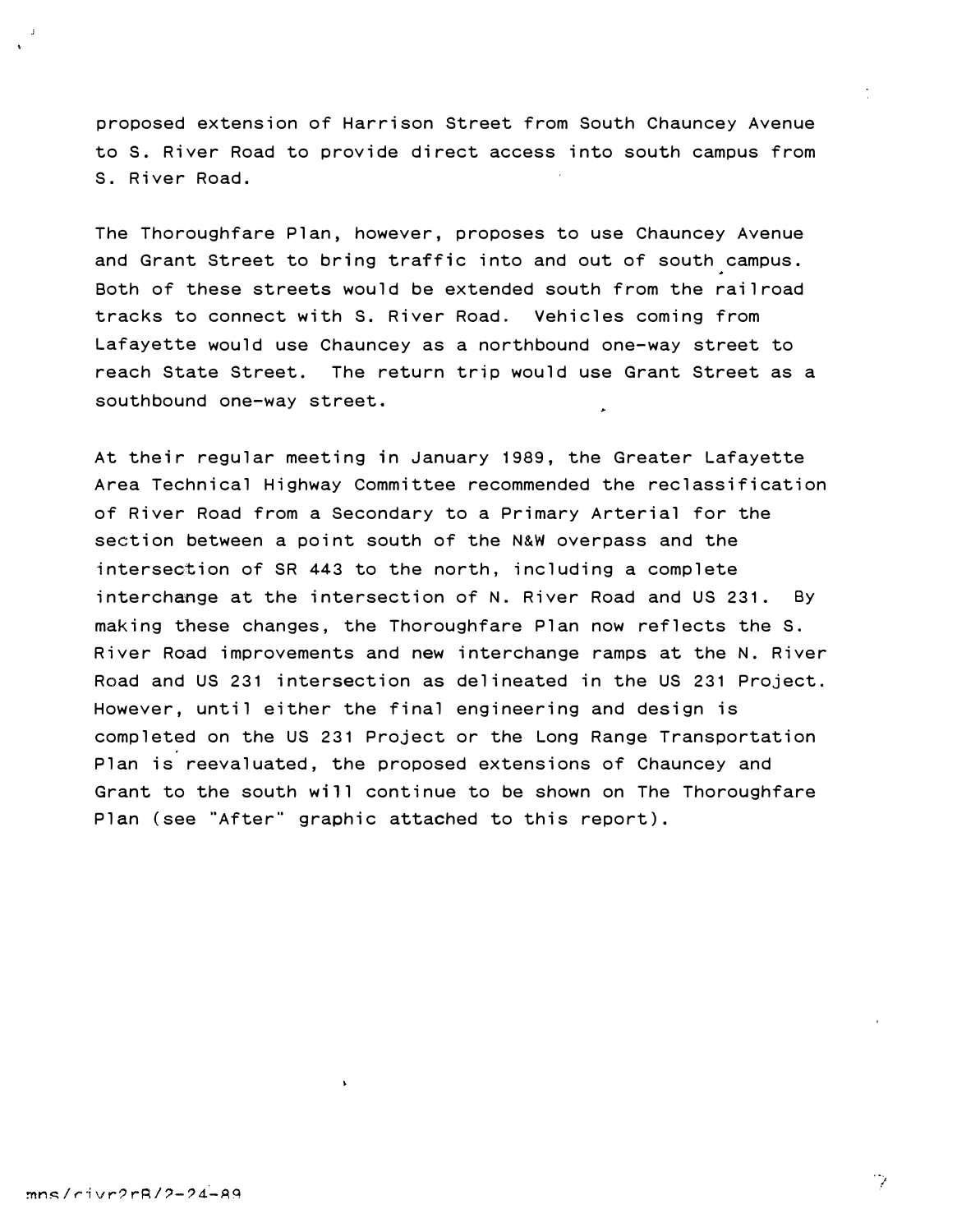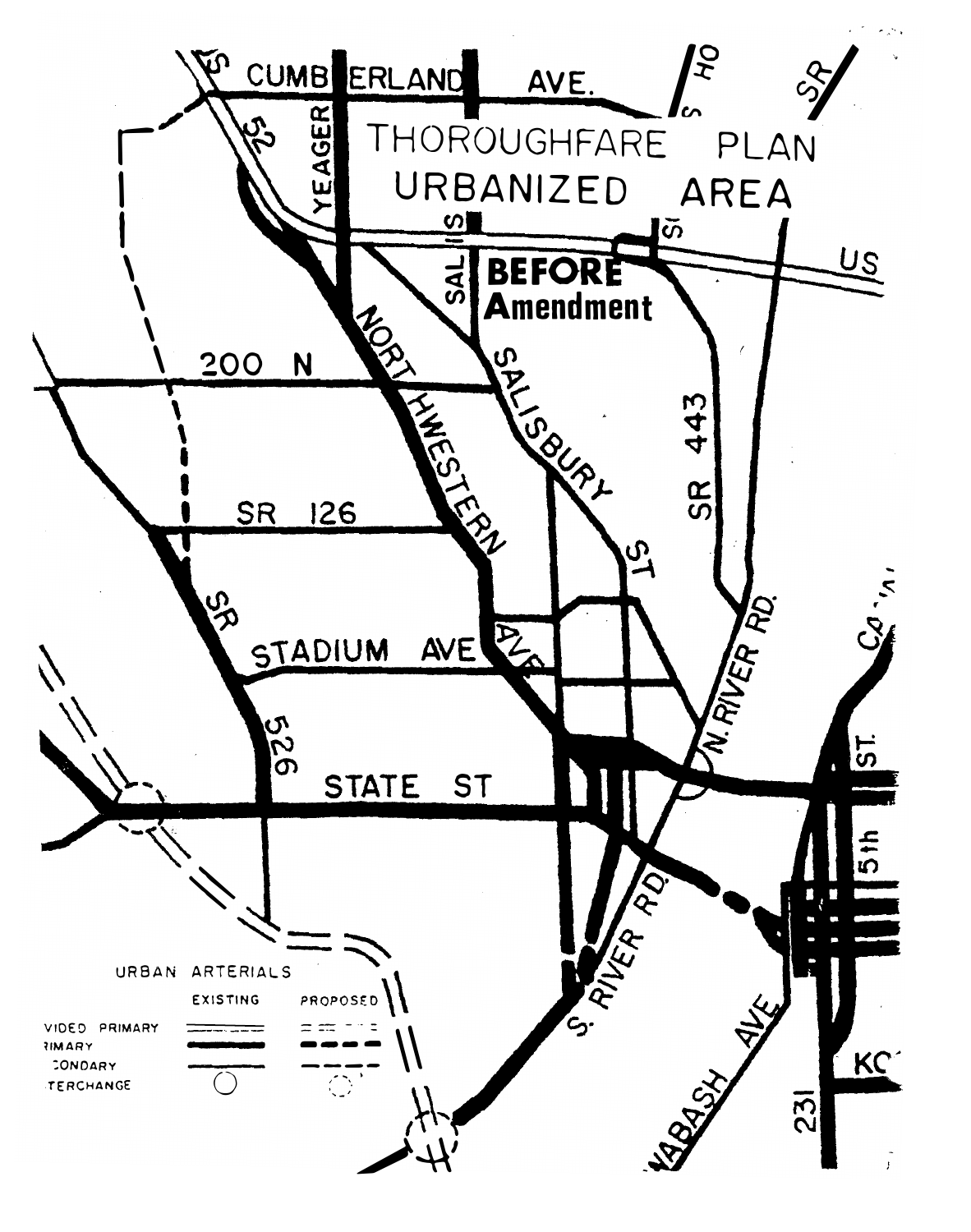